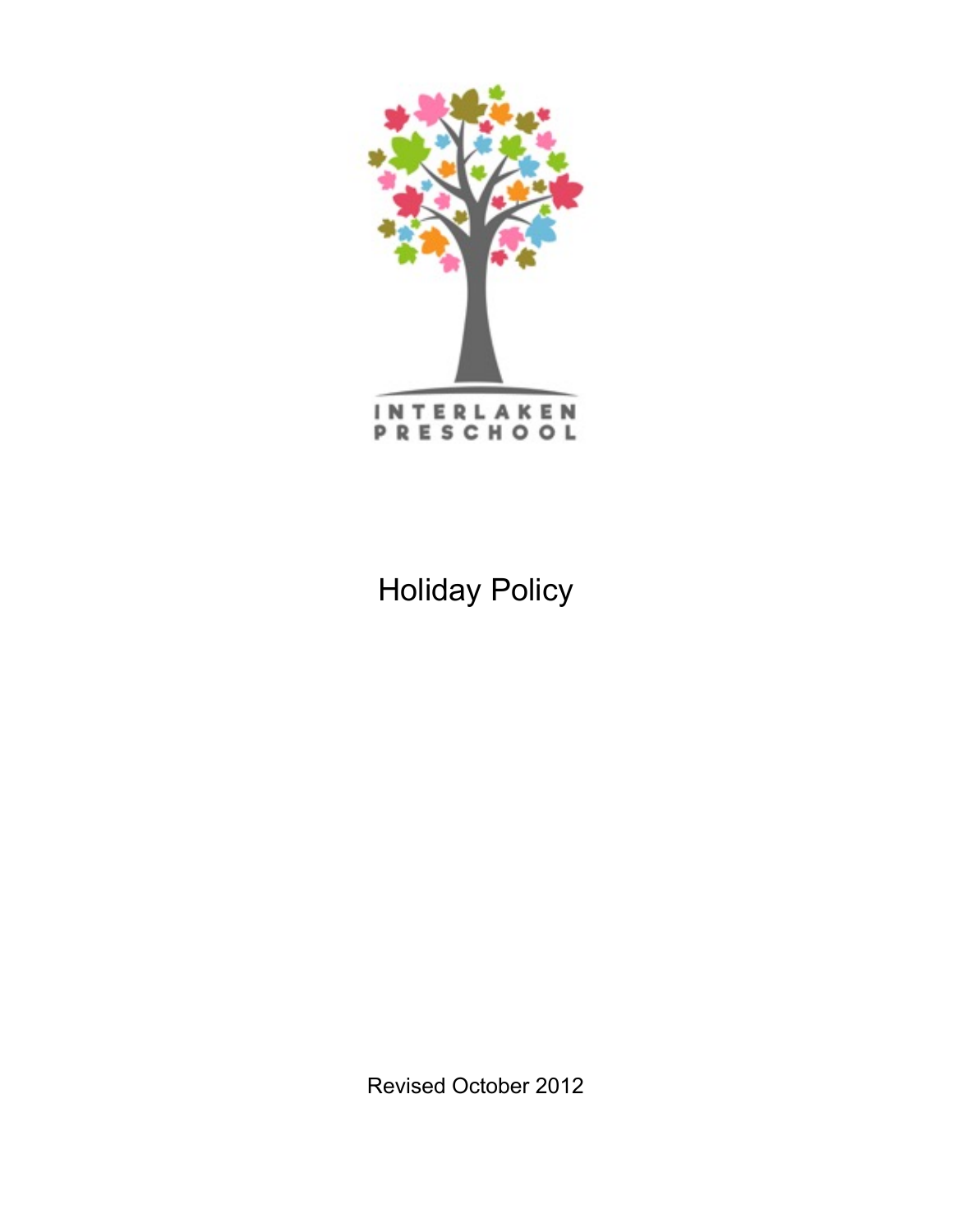# Goals for Holiday Activities at IP

## **To promote connection among children, families, and staff**

At IP we are committed to authentic relationships and to genuine community. Recognition of holidays can bring people together in warmth and togetherness and build and strengthen connections between home and school. They also can promote a sense of community among children as they learn about one another's holidays and participate in activities together. It is our hope that holidays will help to link home and IP in meaningful ways.

## **To support, validate, and represent the experiences of children, their families, and staff in the program**

Clearly one of the most important reasons to include holidays in our curriculum is because they are such important and meaningful events in the lives of so many of the children and families at IP. It is our goal that holiday activities at IP support children's experiences at home and in their communities. We hope to give all children the message that what is important in their family is valid and worthwhile and worth mention at school. We aim to make children's families a visible, tangible presence in our classrooms. This is particularly important for children and families whose holidays are generally not reflected it the media, in store decorations, in children's books, and in mainstream society in general.

## **To offer another opportunity for learning in a developmentally appropriate way**

Holiday activities and discussions can enrich and inform the lives of children. They provide an avenue for children and adults to learn about the important events in their own and many other people's lives. Holiday activities can also be perfect opportunities for children to learn in a hands-on way. Making decorations, baking, singing, creating, sharing and storytelling are activities that help our senses come alive with smells, tastes, sights, sounds, and things to touch.

# **To celebrate both similarities and differences in children's lives**

Holidays are another opportunity to learn about the ways that we are similar to and different from one another. They can show children in direct, meaningful ways that the same holidays can be celebrated differently, and that people often celebrate holidays honoring events and beliefs unique to their ethnic or cultural groups. Through conversation about differences and similarities we can deepen the ways in which we know each other and grow our community. Activities can also help children see the similar themes that run through many different holidays such as death, renewal, light and darkness, liberation, and harvest.

#### **To mark time for children and encourage awareness of natural rhythms in the seasons and in life**

Holiday celebrations can underscore certain times of the year by celebrating beginnings, endings, and other significant rhythms, such as seasonal changes. By bringing holidays and other rituals that happen only once a year into our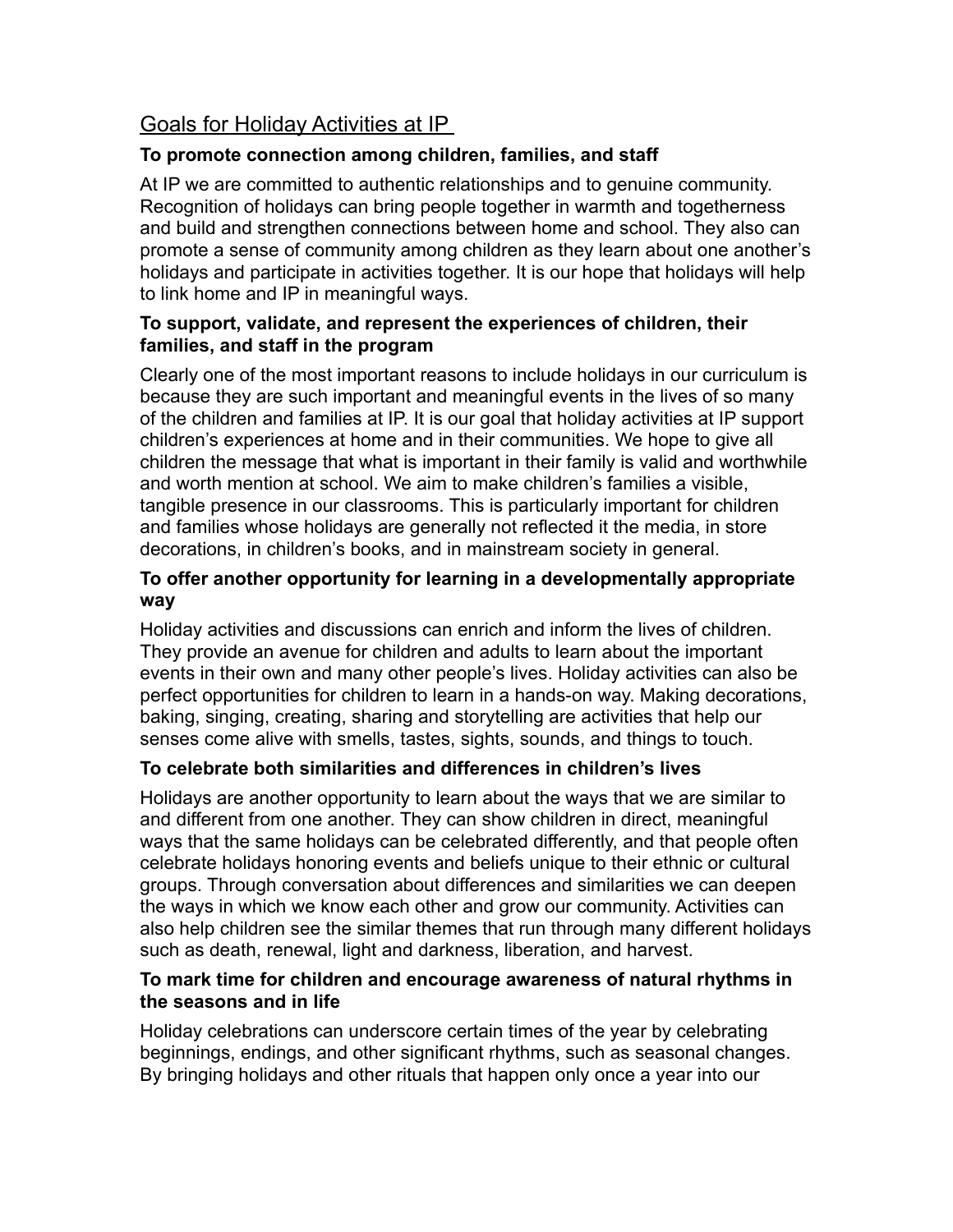curriculum we allow a break in the regular routine of full-day, year 'round child care where exceptions and special fun are the norm for a day or two.

## **To support children's connection to family and their cultural roots**

Holiday rituals can reaffirm or deepen connection to cultural roots, helping to teach or remind children of whom they and their families are. These rituals can also give children a sense of security. They feel comfort in knowing that they will see some familiar sights, taste some familiar foods, and be together with people who are important to them. By including or talking about these same holiday rituals in the classroom, those reminders and feelings of comfort can be found at IP as well.

## **To stretch children's awareness and empathy**

There are many different kinds of holidays celebrated and they are all special and wonderful for the families who celebrate them. It is our goal at IP to craft an approach to holidays that reflects the children and families in our program and that acknowledges the wider world in which we live. By learning about holidays that are different from their own, children become aware of other people's ways of living. This can help children learn that what and how they celebrate isn't the one right or only way.

## **To teach children critical thinking about bias**

Holidays are an opportunity to live our commitment to anti-bias practices at IP. Since many holiday images and messages from television, videos, store decorations, and children's books unfortunately portray gender, race, culture, class, and historical bias, including these holidays in the curriculum provides opportunities to teach children how to examine what they see and hear for messages that are unfair or hurtful. Activities and discussions can also challenge children to consider the commercialization and mass marketing of certain holidays. These activities can lead children to understand that the inability to afford items, or choosing not to purchase them, doesn't make a family bad *or less than* other families.

## **To teach children about social justice and activism**

Empowering children to stand up for themselves and others is one of the cornerstone goals of an anti-bias approach. By discussing and sharing social justice holidays such as Passover, Martin Luther King, Jr.'s Birthday, and Mexican Independence Day, children learn about what real people struggled over in the past to create a better life for themselves and others. These activities can lead to discussions about people who are working for justice today.

## **To have fun**

Holiday activities, conversation, and sharing can be fun. They add spice to daily life and bring excitement, anticipation, magic, joy and laughter into the classroom.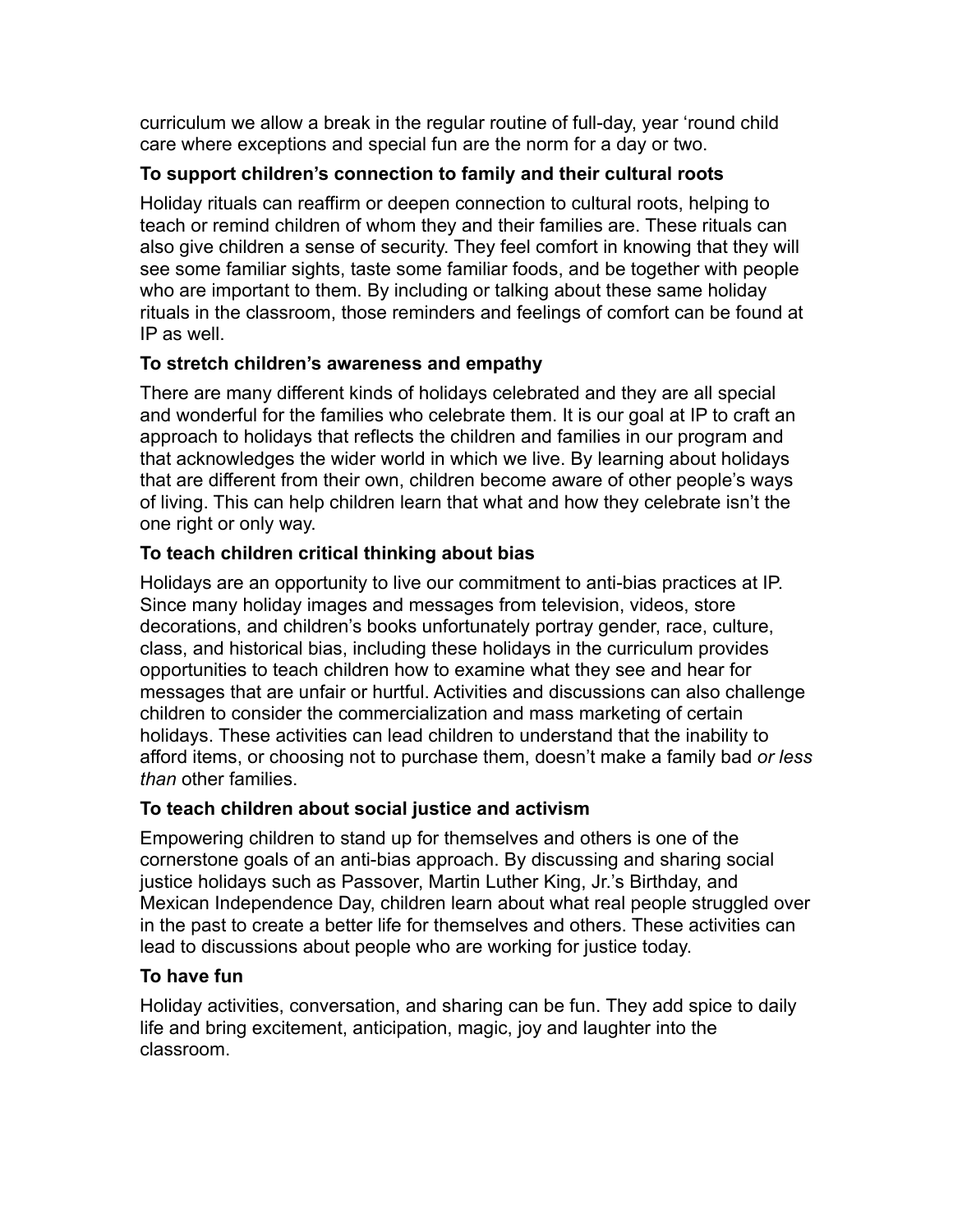#### Implementation

#### **Nuts and Bolts**

- In general, our approach to holidays is one of "recognition" and "discussion" rather than "celebration", as in parties and candy and large get-togethers.
- When we bring in holiday related curriculum to the classroom, we ensure that the activities are developmentally appropriate.
- We provide for play about holidays.
- We incorporate and take advantage of opportunities to learn about science – through pumpkins cut open and decomposing, changing colors of leaves, etc.
- Focus on underlying themes of particular holidays (i.e. With Halloween we focus on dressing up, disguising ourselves, playing tricks and with Thanksgiving, we focus on ways our families come together to reflect on what we are thankful for. )
- We focus on the elements of a holiday that will grow our community, which is often the sharing of stories.
- We also celebrate birthdays, new births, comings and goings
- If we find ourselves faced with including a holiday that we are not familiar with, we will do our own research, in the library, on the internet, by reading children's books, consulting a community center, and talking to colleagues and community members who celebrate that particular holiday to ensure that we have accurate information about the holiday.

## **Connection to Seasonal Changes and Rhythms**

- We maintain a connection to seasons, natural rhythm
- Our thoughts and commitments around the seasonal cycles are broader than any particular holiday
- We weave the natural world into our classrooms
- We nurture children's relationships with the natural world
- We honor the rhythms of the seasons
- Our curriculum practices often center on the natural world, as we notice the changes in weather, lightness and darkness.
- We may have nature tables or seasonal tables in our classroom

## **How We Work in Partnership With Families**

- We aim to make home/school connections permeable.
- We strive to bring home into the school by bringing holidays in.
- We send invitations to families to help us celebrate holidays all year long.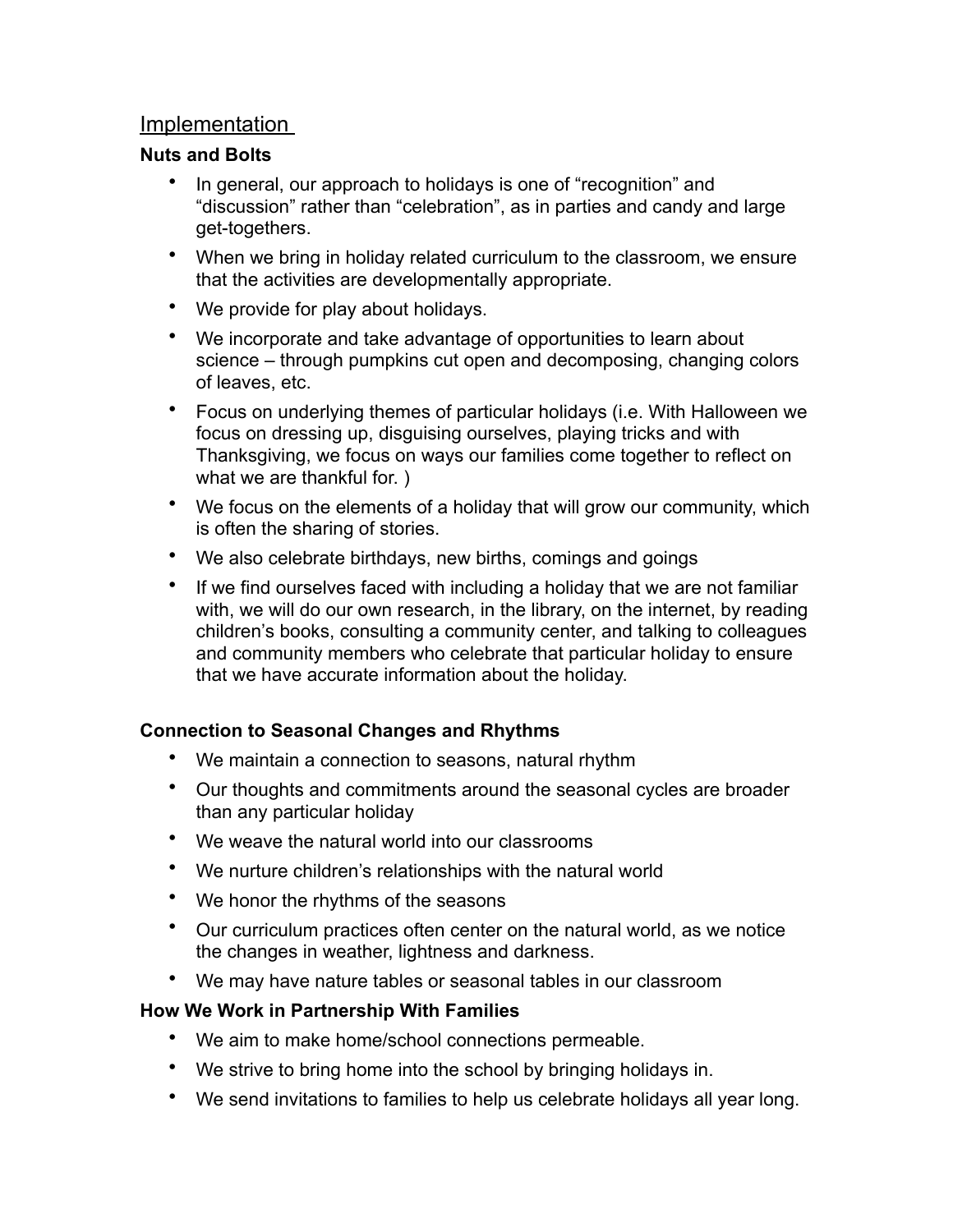- We invite families to participate by bringing in specific family traditions.
- We honor each family's contribution listening, acknowledging, demonstrating respect, and asking questions.
- We gather holiday memories from families by asking families, for example, to "bring a clue about something you did while on vacation" or "bring something that helps you tell a story about your winter break" and "after Halloween please bring in pictures of your child in her/his costume". Or we send home blank posters or boxes inviting families to fill them with vacation/holiday memories.
- We will work closely with families who celebrate a holiday we are not familiar with to ensure that we understand not just what the holiday is about but also exactly how this particular family celebrates it.

#### **Anti-Bias Practices**

- We bring out the inherent anti-bias and diversity themes in an intentional way.
- We seize the opportunities to talk about similarities and differences in holidays and how we celebrate or don't.
- *In the preschool rooms we talk directly about ste*reotypes in holidays. For example we help kids think critically about stereotypical images of Native Americans at Thanksgiving time (and year 'round) and older women at Halloween time (and year 'round)

#### **Balance**

- We intentionally don't allow one or all holidays to "take over" the curriculum or our days with children.
- We carefully plan so that holiday activities or conversations don't take over an entire day, week or month.
- We create our own EELP traditions and seasonal celebrations.
- We create a "safe haven" from the overload that children receive outside of school
- We have a "seasonal" emphasis on holidays.
- We weave holidays into the ongoing life of our classrooms, rather than stopping what and how we do our daily practices to focus on a holiday or holidays.
- In general we steer away from holiday parties in the classroom.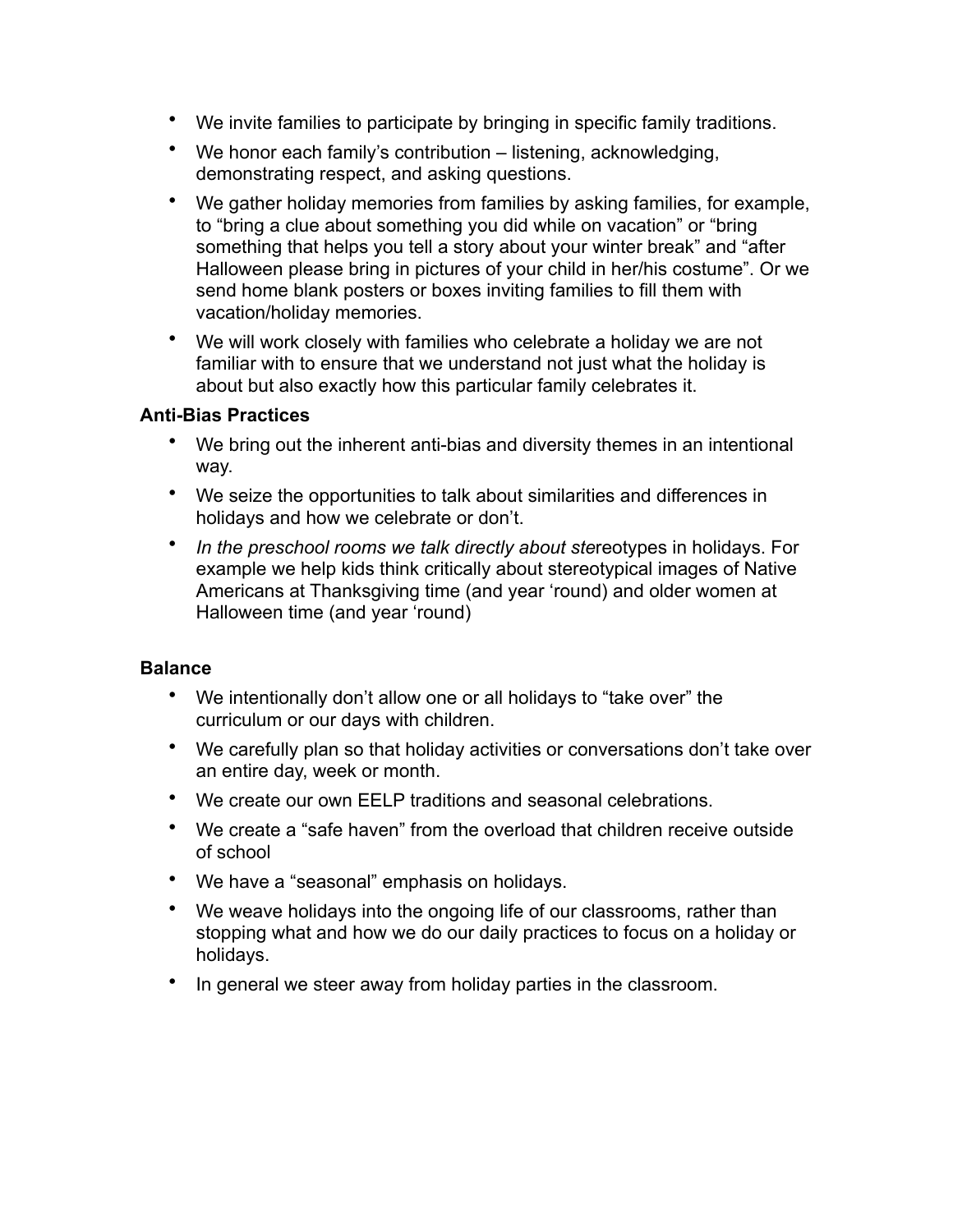#### **Non-Secular and Inclusive**

- We use "some people believe..." when talking about a particular holiday or celebration so children don't assume that everyone celebrates a particular holiday or in a particular way.
- We don't promote any particular holiday.
- We create opportunities for children to bring their family experiences around holidays into our classrooms in ways that are respectful of a range of practices and beliefs

## **Religion**

- We try to observe holidays in a secular way but may briefly and generally explain the religious story behind a holiday.
- While we focus on the secular aspects of a holiday, we try to do that without sacrificing the underlying meaning of a holiday
- We are careful not to promote any religion or any holiday as the "right" one
- We use the term "some people believe..."
- We answer children's questions simply and matter-of-factly and refer them to their families for more information
- We don't stop a child's singing/storytelling about holidays

## **Commercialism**

- We avoid activities that may put a financial strain on any family
- We talk to children about advertising and marketing in ways that make sense to them in order to teach them that companies who sell products do whatever they can to make you want to buy
- We focus on the underlying meaning of a holiday as being about "being thankful, or "sharing" or "giving", rather than "receiving lots and lots of presents".

# How We Choose Holidays

## **We will gather information from families about what holidays and special days are important in their families and how they celebrate them**

- We might do this by: Inviting families to a meeting to share information about what holidays they celebrate at home Putting out a survey asking for information about what and how families celebrate Having informal conversations with families at drop off/pick up and at other appropriate times to ask for information about holidays in their families.
- We will work closely with families to build trust and assure them that we will use their information respectfully and appropriately particularly when families